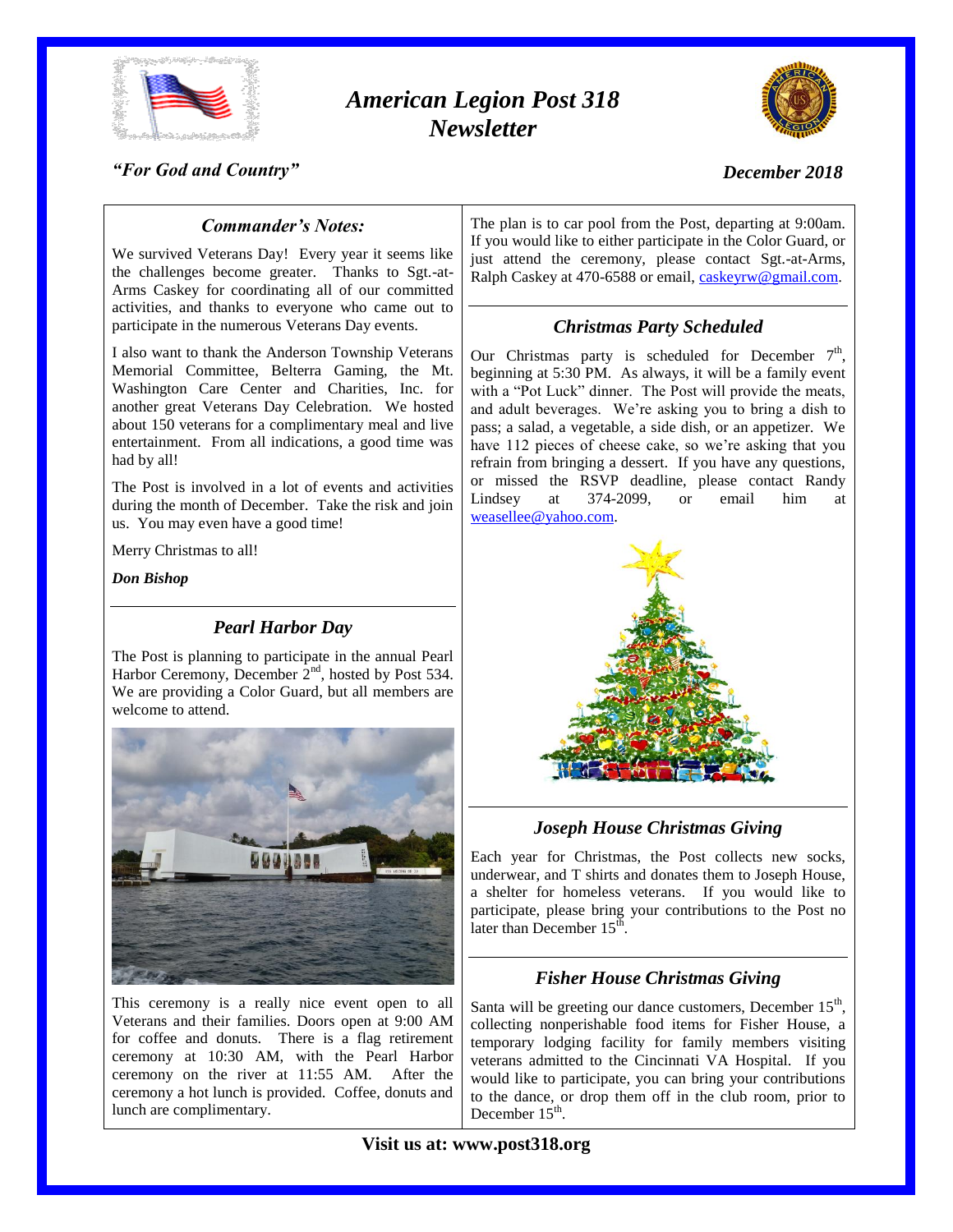#### *Charitable Giving*

Over the course of each year American Legion Post 318 Charities, Inc. (*Charities, Inc.*) contributes thousands of dollars to programs and causes important to our membership.

As a member, you can help raise the money we need to fund our programs in the following manner; 1) make tax deductible contributions to *Charities, Inc.*, 2) attend *Charities, Inc*. fundraisers, 3) volunteer to work *Charities, Inc*. events, and 4) register with both Kroger and Amazon to participate in their corporate charitable giving programs (see below).

**Kroger Community Rewards** – If you are a Kroger customer and are not currently supporting a charitable organization through *Kroger Community Rewards*, we would encourage you to do your part! Go to [www.kroger.com,](http://www.kroger.com/) and register for the Kroger Community Rewards program and select *American Legion Post 318 Charities*, Inc. as your cause.

**Amazon Smiles** – *American Legion Post 318 Charities Inc.* is now registered with Amazon Smiles. So, if you shop at Amazon and select *American Legion Post 318 Charities, Inc.* as your charity, Amazon donates 0.5% of all eligible purchases. To maximize our revenue opportunities please share this information with family and friends.

The following provides a summary of the income received and programs recently funded by *Charities, Inc*.:

|                              | Income  | Expenses         |
|------------------------------|---------|------------------|
| <b>Bingo</b>                 | -556    |                  |
| <b>Member Donations</b>      | \$1,025 |                  |
| Wave the Flag                | \$2,200 | \$<br>212        |
| PokerMania                   | \$1,182 | 493<br>\$        |
| A&G Testing                  |         | \$<br>35         |
| <b>WWII Memberships Fees</b> |         | \$<br><b>200</b> |
| Trunk & Treat                |         | \$<br>25         |
| <b>Color Guard Support</b>   |         | \$<br>134        |
| Scholarship                  |         | \$<br>750        |
| <b>Scout Donations</b>       |         | \$<br>300        |
| Volunteer Raffle             |         | ፍ<br>100         |
| Total                        |         |                  |

## *Fund Raising Update*

The Post has to raise \$6,000 each month to continue operations. You can support our fund raising efforts by attending, or working, our various events. For November, a combination of our fund raising efforts pulled us over the finish line. Thanks to everyone who helped make this happen. The following is a summary of

where our November revenues came from.

| Event          | <b>Contribution</b> |
|----------------|---------------------|
| Bingo          | \$2,967             |
| <b>Euchre</b>  | -265                |
| <b>Dances</b>  | \$1,496             |
| <b>Rentals</b> | \$1,300             |
| FootballMania  | \$1,470             |
| Total          | \$7,498             |

**Bingo** –We conduct bingo every Sunday. Doors open at 4:30p games begin at 6:00p. If you're willing to help out, contact Bingo Manager, Ed Sears at 474-0246.

**Euchre** – Euchre is scheduled every Thursday night and is open to the public. Buy-in is \$5. Doors open at 6:45p, games begin at 7p. Contact Euchre Manager, Joe Baker (289-9044), with any questions.

**Post Dances** – We attempt to schedule two (2) dances each month. They are open to the public. Doors open at 7p. The bands perform from 8p to 11p. Volunteers are always needed for these events. We also encourage you to come out and enjoy these events. If you're willing to help out, please contact Don Bishop at 474-4194.

**Rentals** – We have five (5) primary sources of rental income; hall rentals, kitchen rentals, office rentals, property rentals (Norton Sign), and the beverage sales associated with hall rentals. Members interested in renting the hall for personal use get a 25% discount. Contact Ken Knight (675-5234) for details.

**FootballManiaTM** – The Post participates in the FootballMania fundraiser on an annual basis. If you purchase a ticket you have an opportunity to win cash prizes throughout the NFL season. For each \$20 ticket purchased, \$14 is retained by the Post. If you have any questions, please contact Dennis Sakal at 335-3148.

## *Need Help?*

If you're a veteran and need help obtaining any of your entitled benefits, please contact our Service Officer, Charlie Cleves. Charlie can be reached at (513) 232 7767, or via email at: [ccleves1@fuse.net.](mailto:ccleves1@fuse.net)

#### *Next Meeting*

Our next meeting is scheduled for 7:00 PM, Wednesday, December  $12<sup>th</sup>$ . As usual we will go through our committee reports, updating our projects and programs.

Our success depends on your support, so feel free to bring a friend and come out and join us! As always there will be a light snack after the meeting.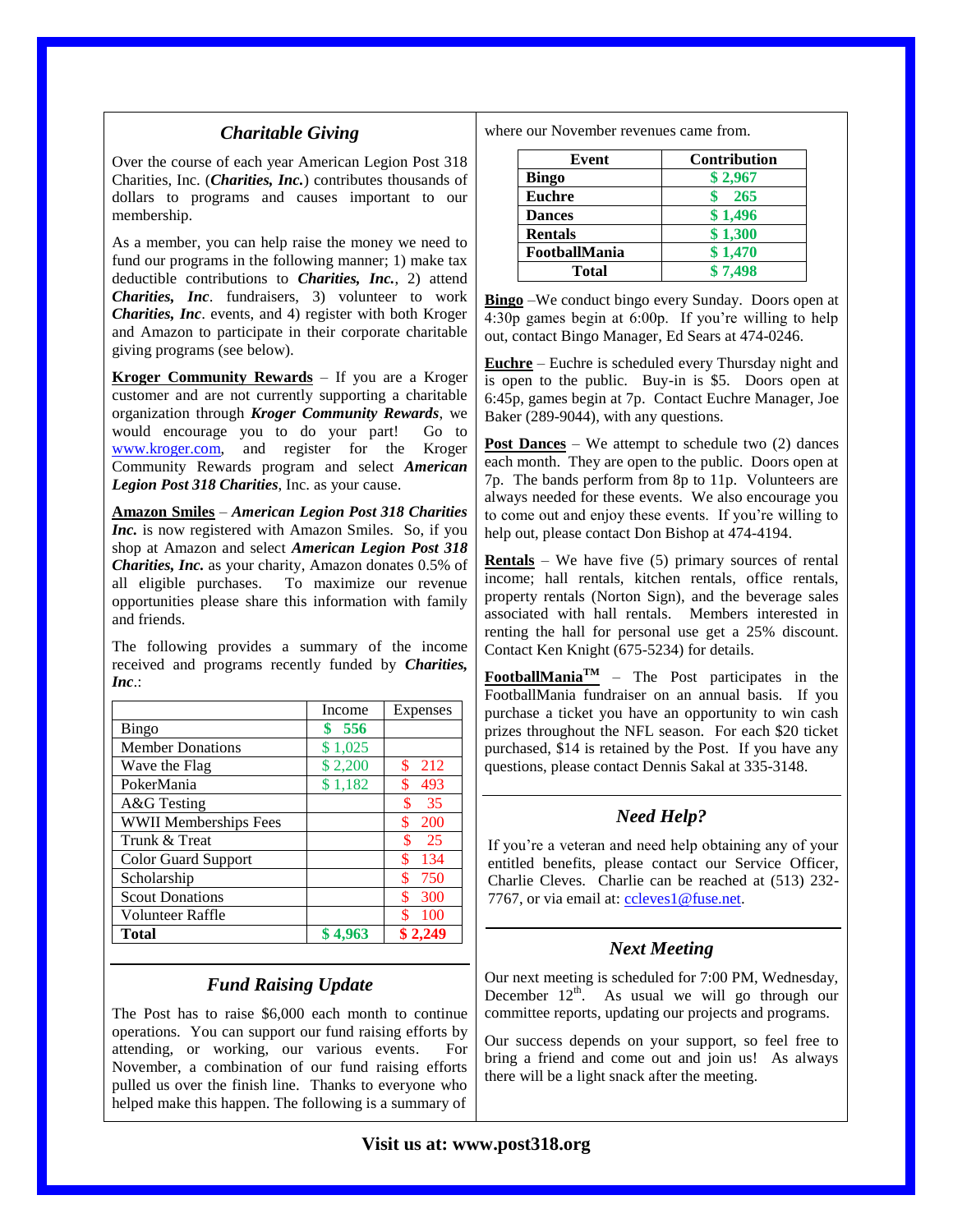|                                                                                                                                                                                                                                                                                                                                                                                                           | with. The purpose of VA contracting with community                                                                                                                                                                                                                                                                                                                                                                                                                                                        |  |
|-----------------------------------------------------------------------------------------------------------------------------------------------------------------------------------------------------------------------------------------------------------------------------------------------------------------------------------------------------------------------------------------------------------|-----------------------------------------------------------------------------------------------------------------------------------------------------------------------------------------------------------------------------------------------------------------------------------------------------------------------------------------------------------------------------------------------------------------------------------------------------------------------------------------------------------|--|
| At The Flag Pole<br><b>Display flag Days:</b><br>December 7 - Pearl Harbor Day<br>December 25 - Christmas Day<br>$\bullet$<br><b>Other Special Days:</b><br>December 8 - War declared on Japan (1941)<br>December 11 - Germany and Italy declare war<br>$\bullet$<br>on U.S. (1941)<br>December 15 - Iraq War ended (2011)<br>$\bullet$<br>December 12 - Official end of WWII (1946)<br>$\bullet$         | nursing homes is to meet the needs of veterans requiring<br>long-term care in their own community, while<br>remaining close to their families.<br>VA nursing home care is for veterans too sick, disabled<br>or elderly to care for themselves, but do not require<br>hospital care.<br>Veterans with a combined service-connected<br>disability rating of 70 percent or more have priority.<br>If space and resources are available, VA can also<br>provide nursing home care to veterans rated below 70 |  |
| Thanks to all who volunteered for the Color Guard and<br>school visits in November.                                                                                                                                                                                                                                                                                                                       | percent and non-service connected veterans-but for a<br>limited amount of time.                                                                                                                                                                                                                                                                                                                                                                                                                           |  |
| If you would like to donate to the Gift for Yanks fund a<br>collection basket will be out during the Post meetings<br>and at the Christmas Party.<br>If you would like to bring in socks, underwear or t -                                                                                                                                                                                                | Many states operate state veterans homes to provide care<br>to veterans, spouses, and surviving spouses. Most states<br>receive some type of VA funding to cover a portion of<br>the cost of the veteran's care.                                                                                                                                                                                                                                                                                          |  |
| shirts for the Veterans at Joseph House, I will deliver<br>them before Christmas. (Container in Club room).                                                                                                                                                                                                                                                                                               | Mt Washington Care Center is inspected and audited<br>by VA to ensure they meet certain standards.                                                                                                                                                                                                                                                                                                                                                                                                        |  |
| Joseph house also needs pants (30 --38 waist) and coats.                                                                                                                                                                                                                                                                                                                                                  | Since most states have their own eligibility requirements<br>for admission, veterans and advocates will need to                                                                                                                                                                                                                                                                                                                                                                                           |  |
| Canned food is needed for Fisher House (place in same<br>container as Joseph House.)                                                                                                                                                                                                                                                                                                                      | contact the individual state home for information.                                                                                                                                                                                                                                                                                                                                                                                                                                                        |  |
| If you would like to join us on Sunday Morning,<br>December 2, contact R. Caskey at 470-6588 or email,<br>caskeyrw@gmail.com . A Color Guard detail is going<br>to participate in the Pearl Harbor and Flag retirement<br>ceremony on River Road with Post 534. We will car<br>pool from Post 318 at 9:00am.                                                                                              | For more information, please visit<br>http://www.va.gov/geriatrics/Nursing Home Eligibility.<br>asp or feel free to contact Ken Schroeder, Director of<br>Admissions at Mt. Washington Care Center at 513-231-<br>4561 or email at admissions@mtwcc.com.                                                                                                                                                                                                                                                  |  |
| <b>Ralph Caskey</b>                                                                                                                                                                                                                                                                                                                                                                                       | Post 318 to Participate in G5 Beta Testing                                                                                                                                                                                                                                                                                                                                                                                                                                                                |  |
| SAA                                                                                                                                                                                                                                                                                                                                                                                                       | Post 318 has entered into an agreement with Novation<br>Networks to participate as a Cincinnati site in the Dish<br>Network Nation Wide G5 Beta testing. A deciding                                                                                                                                                                                                                                                                                                                                       |  |
| <b>Mt. Washington Care Center Provides</b><br><b>Nursing Home Care for Veterans!</b><br>Did you know an eligible veteran can not only receive<br>nursing home care at a VA medical center (i.e., com-<br>munity living center) but also a private or public nursing                                                                                                                                       | factor is that 100% of the planning, installation and<br>support for this project will be done by veterans. An<br>element of this agreement is for Novation to identify and<br>train the veterans using our rental hall as a training site<br>when possible.                                                                                                                                                                                                                                              |  |
| home like Mt. Washington Care Center at 6900<br><b>Beechmont Ave.</b> at the VA's expense?                                                                                                                                                                                                                                                                                                                | The benefits that the Post will derive for its participation<br>are; 1) a $$1,000$ contribution to the Post, 2) three (3)                                                                                                                                                                                                                                                                                                                                                                                 |  |
| Currently, there is no limit on the length of time a<br>veteran can remain in a VA-paid contract nursing home<br>like Mt. Washington Care Center (called either com-<br>munity nursing home care or contract nursing home<br>care). The VA will ensure, however, all alternatives to<br>other available resources are addressed, such as home<br>health care and adult day health care, before a contract | years of free TV service provided by Dish (120<br>channels), 3) the designation of Post 318 as a training<br>site, for which we would receive rental income when<br>used, and 4) all veterans who attend a training session<br>will be offered a one (1) year paid membership to the<br>Post. This membership will be paid for by Novation<br>Networks.                                                                                                                                                   |  |
| nursing home is the first resort.<br>Each VA medical center maintains a list of approved<br>available local nursing homes they conduct contracts                                                                                                                                                                                                                                                          | Expectations are that the G5 equipment and TV service<br>will be installed within the next few weeks. House<br>Chairman, Bob Alfieri, will be coordinating with<br>Novation Networks to complete this installation.                                                                                                                                                                                                                                                                                       |  |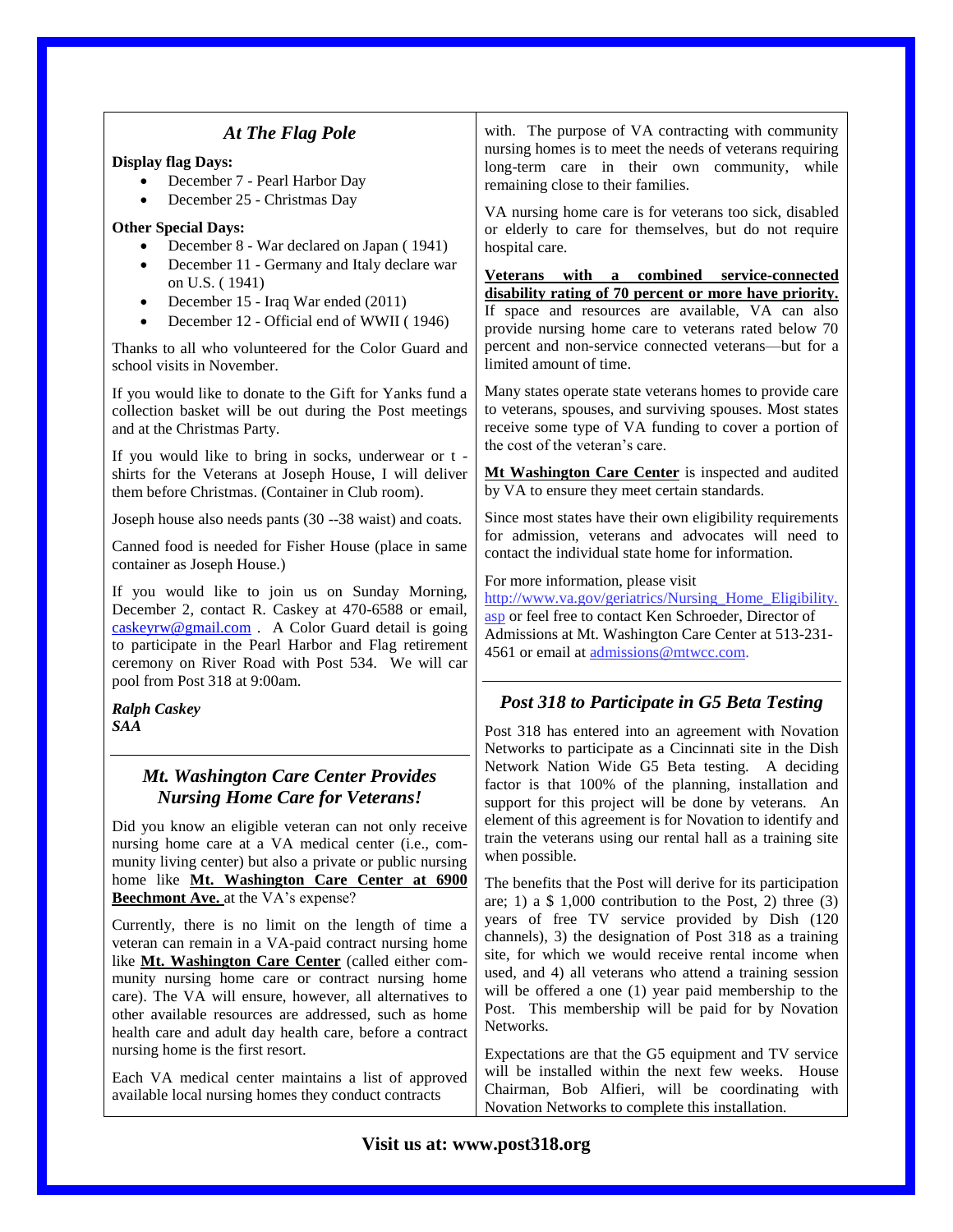## *December Dance Schedule*

For December, we have two (2) dances scheduled. First up is our Christmas show featuring the *Wild Rice Musical Revue.* This high energy dance band, made up of Cincinnati music legends, specializes in making sure their audience has a great time! Whether you want to get up and dance, or sit back and enjoy the music, you will be entertained.



For this event, we will be handing out cash prizes, and Santa will be present to collect non-perishable food items and pass out candy canes.

We will end the year, and our Fall dance schedule, with a New Year's Eve (NYE) celebration, featuring the *Cincy Rockers.* This is Cincinnati's premiere band, playing the music you want to hear.



NYE is our biggest event of the year, and generally sells out, in advance. Therefore if you're planning to attend, we would recommend that you purchase your tickets as soon as possible Besides our usual table snacks, there will be party favors and a champagne toast at mid-night.

Tickets for all events can be purchased in advance for \$10 (\$25 for NYE) at ShowClix by following this link: [https://www.showclix.com,](https://www.showclix.com/) or by calling their box office at 1-888-718-4253, Option 1 and ask about *Patriot Center of Cincinnati* events. Advance sales end at

12:00 PM on the day of the event. Tickets purchased at the door for all events, except NYE, are \$12.50. All NYE tickets are sold in advance.

#### *Spring Dance Schedule Almost Complete*

Except for Saturday, April  $27<sup>th</sup>$ , our spring dance schedule is complete,. It consists of thirteen (13) events and will run from January 12, to June 15, 2019.

For the spring schedule we currently have a line-up of four (4) bands; *Cincy Rockers*, *The Remains*, *Wild Rice Musical Revue* and *Six Pac,* and we will conduct five (5) theme events; *Valentine's Day, St. Patrick's Day Celebration, Vegas Night, Cinco de Mayo*, and *Prom Night*. We will also recognize our customers on the last dance of the season, with cash prizes. This event is called *Loyalty Night*. Our compete schedule is as follows:

- January  $12 Six$  Pac
- January 26 The Remains
- February 2 Cincy Rockers
- February 16– Valentine's Day Wild Rice
- March 2 Six Pac
- March 16 St. Patrick's Day Celebration Cincy Rockers
- March 30 The Remains
- April 13 Vegas Night Wild Rice
- April 27 TBD
- May 4 Cinco de Mayo Six Pac
- May 18 The Remains
- June 1 Prom Night Cincy Rockers
- June 15 Loyalty Night Wild Rice

# *New Year's Eve Staffing*

If you don't have plans for New Year's Eve (NYE), consider volunteering to help work our dance. NYE is our largest single revenue generating project each year, with net profits in the \$2,500 to \$3,000 range. However, it takes about thirteen (13) people to work the event and it's difficult to get people to come out on NYE and help.

Currently, we have a group of volunteers who come out and work every dance committed to help with NYE. However, to supplement these volunteers, we also need two (2) people to act as hostesses and seat people, we need two (2) people to work the Club Room bar, and we need two (2) people to buss tables. If you're willing to help please contact Don Bishop at 474-4194, or via email at [dabishop@fuse.net.](mailto:dabishop@fuse.net)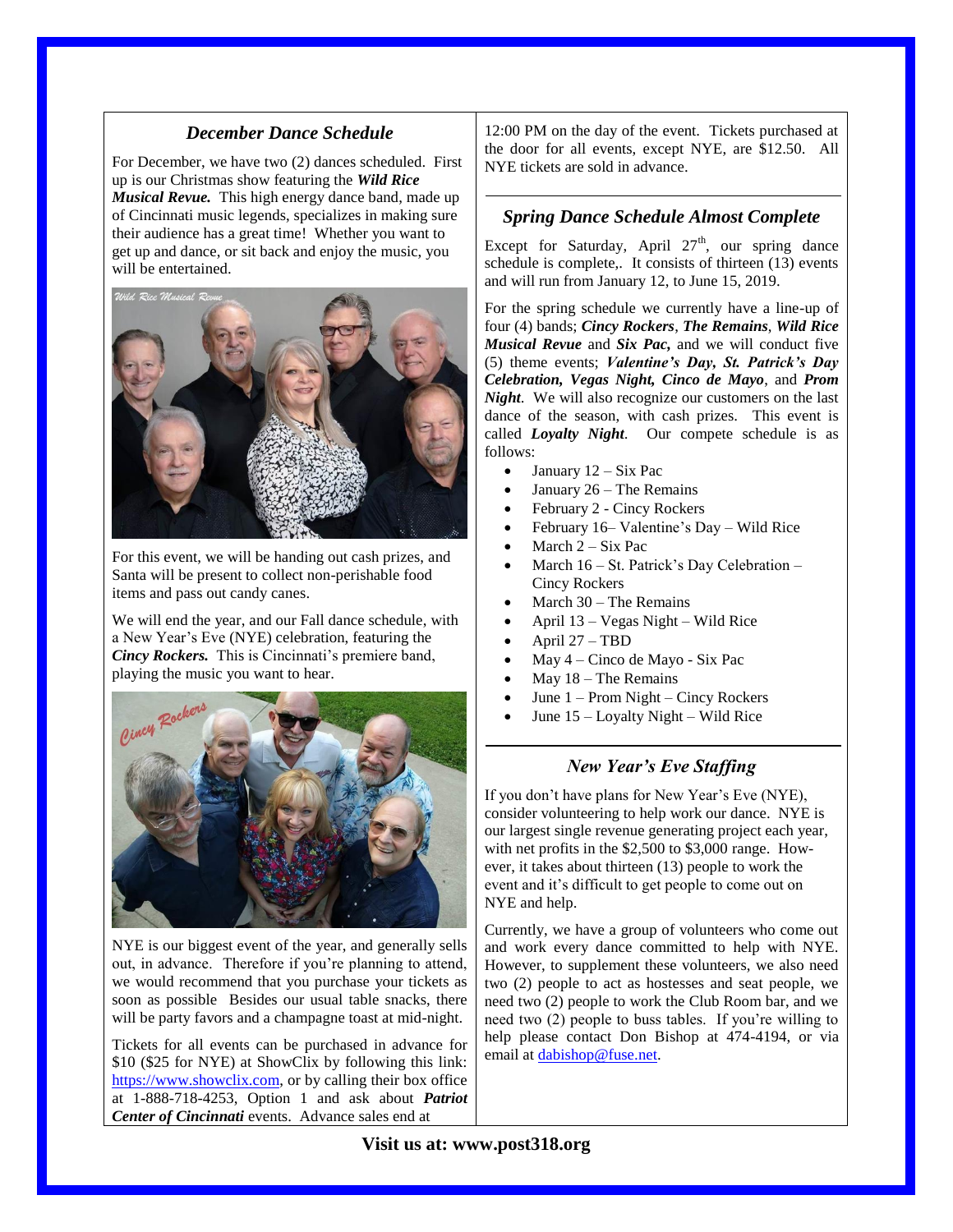## *FootballMania Update*

**Winners:** The good news is the Post has had 3 winners for this year's FootballMania® sweepstakes. They were: Zenon Bilwin \$200, Karen Cousins \$25, and Al Free \$25. The bad news is we also had 5 additional winners associated with tickets that were distributed, but not purchased.

**Super Bowl Match:** We are planning to mail out four (4) Super bowl match tickets to all members who participated in this year's FootballMania $^{TM}$  contest. Each ticket is \$5 with \$3.50 going directly to the Post.

This contest pays a winner for each quarter based on the score each team has at the end of the quarter (see ticket example below)



If you're planning a Superbowl party, sell these tickets to your guests and you will add excitement to your event, by keeping people interested in the score.

If you need more than 4 tickets, they will be available at Bingo, the Post Club Room, or Dennis Sakal at (513- 335-3148) with the number you need.

(These are NOT VALID for the Puppy Bowl usually Played before the Super Bowl!)

## *Virtual Meetings*

Last month we prepared and set up to broadcast our Virtual Meeting; but, our two (2) beta testers were unable to join. We are still in beta testing and currently could use some additional members to assist with this testing. If you might be interested in interacting or monitoring our monthly meetings via a laptop, notebook, tablet or smartphone, please contact me (*545-5237)* and I will help get you set up. The process is very simple and painless, I promise.

*Robert Kamman 1 st Vice Commander*

# *Membership Update*

We are still trending significantly below where we've been at this point in time as compared to the past 4 years (84% - 90%). We picked up 17 renewals for the month of November. Here are our current stats:

| <b>2019 Membership Scoreboard</b> |              |  |
|-----------------------------------|--------------|--|
| Paid as of 8/31/18                | 134          |  |
| 2019 Goal<br>% Goal               | 165<br>81.20 |  |
| 2019 Quota                        | 159          |  |
| % Quota                           | 62.89        |  |
| <b>Still Needed</b>               | 25           |  |
| <b>Projected Shortfall</b>        |              |  |

To make up this shortfall we still need to recruit 6 new members and have the remainder of our members that haven't renewed to date (21), please do so. If you hear of someone interested in joining our Post, please send them my way and I will be glad to follow up.

Each Post is offered monetary rewards for hitting different percentage goals of quota by various dates. Therefore, we really need your support in order for our Post to receive these monetary incentives.

#### *Robert Kamman 1 st Vice Commander*

## *Americanism Programs to be Supported!*

The Post operates under the premise that no project will be implemented without an identified leader. Because our Americanism Chair remains open, and no one has volunteered to take on any Americanism projects, it seemed that all of our school projects were destined to close down. However, the situation has changed and I want to say "thank you" to Jerry Porter for going the extra mile. Jerry has taken on the responsibility of leading our A&G Testing program, Buckeye Boys and Girls State, and the American Legion Oratorical Contest. This commitment will allow the Post to continue supporting the students at Anderson High School by providing them an opportunity to participate in leadership training and an opportunity for scholarship money.

A&G testing is complete for program year 2019, and Jerry is currently in the process of organizing Boys State, Girls State and the oratorical contest and could use your help. If you would like to participate with the implementation of any of these programs, please contact Jerry at 513-528-1557, or via email at [gerryporter7952@gmail.com.](mailto:gerryporter7952@gmail.com)